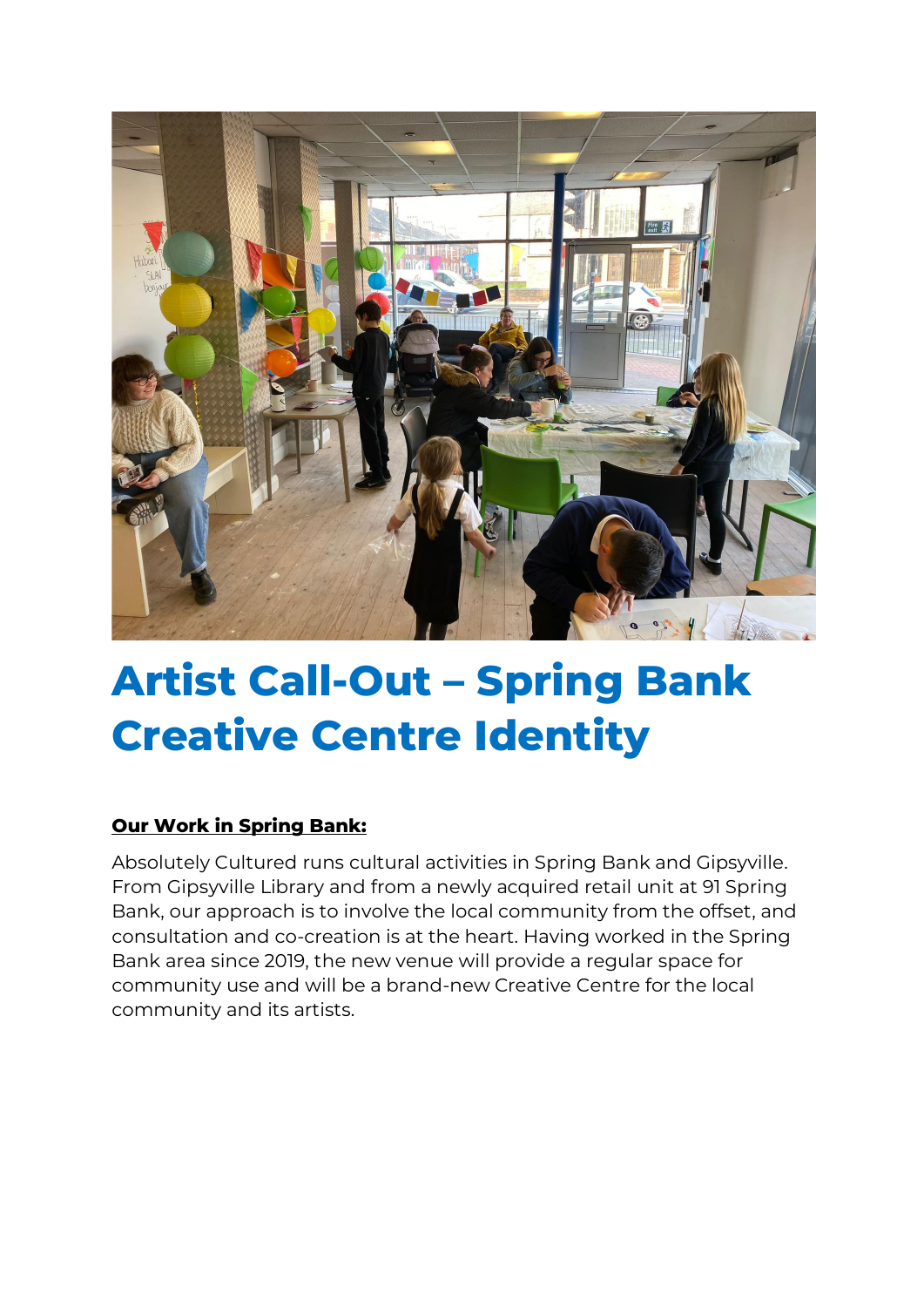## **What we're looking for:**

The property has lots of potential but lacks an identity.

We want to work with an artist and the community to create a visual identity that reflects the residents and their vision for the venue, bringing that to life through physical art.

The working name for the venue is 'Spring Bank Central'. The final name is likely to be similar if not this and will be agreed before an artist is appointed.

#### **Deliverables for the project will include:**

- 2 hours of consultation with residents
- Design for front and side signage (to be produced in a durable material)
- Design for window vinyls (exact specification to be discussed once appointed)
- Design and painting of a mural piece on external side wall

Images:



**1 FRONT SIGNAGE**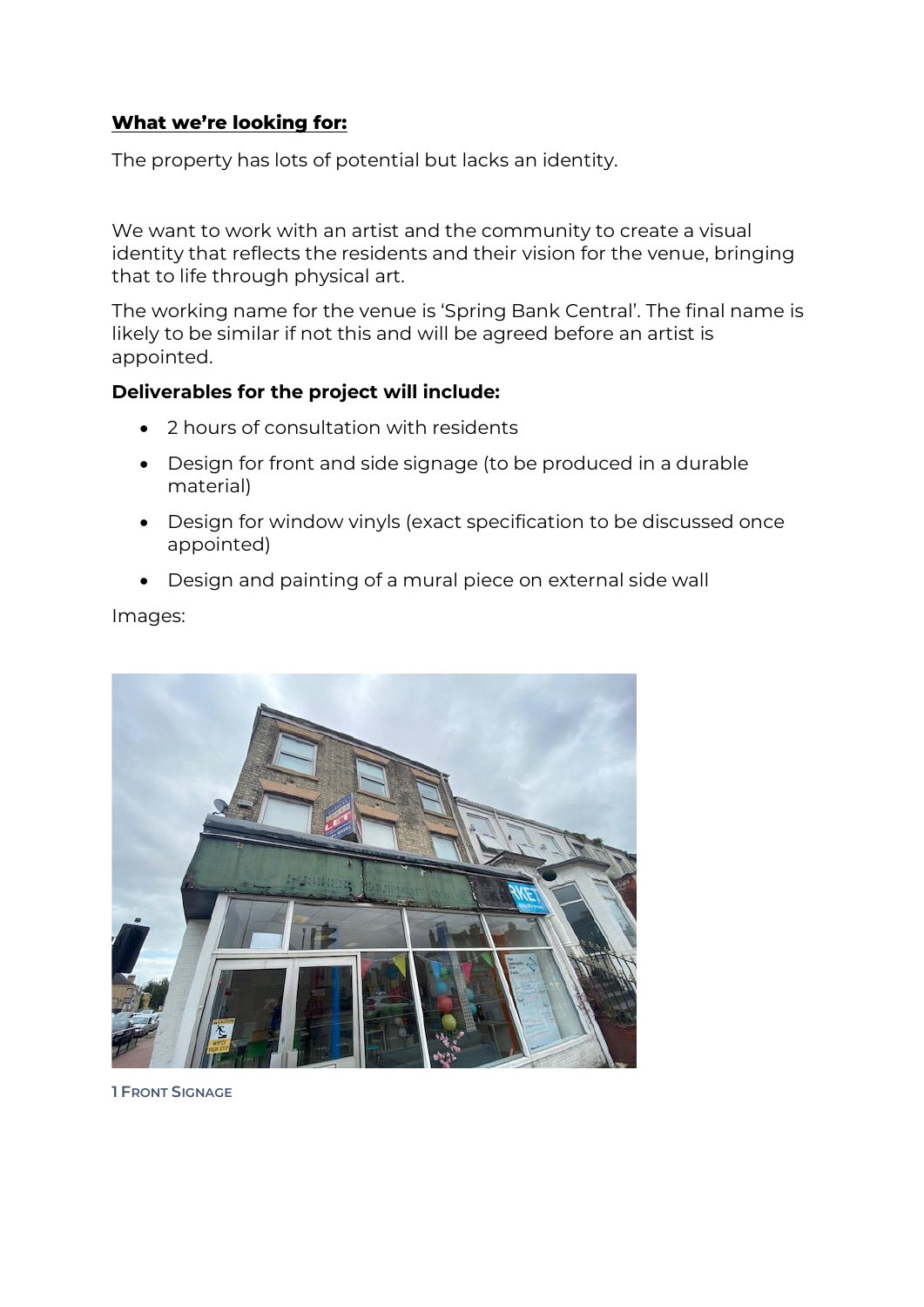

2 SIDE SIGNAGE



**3 MURAL PIECE LOCATION**